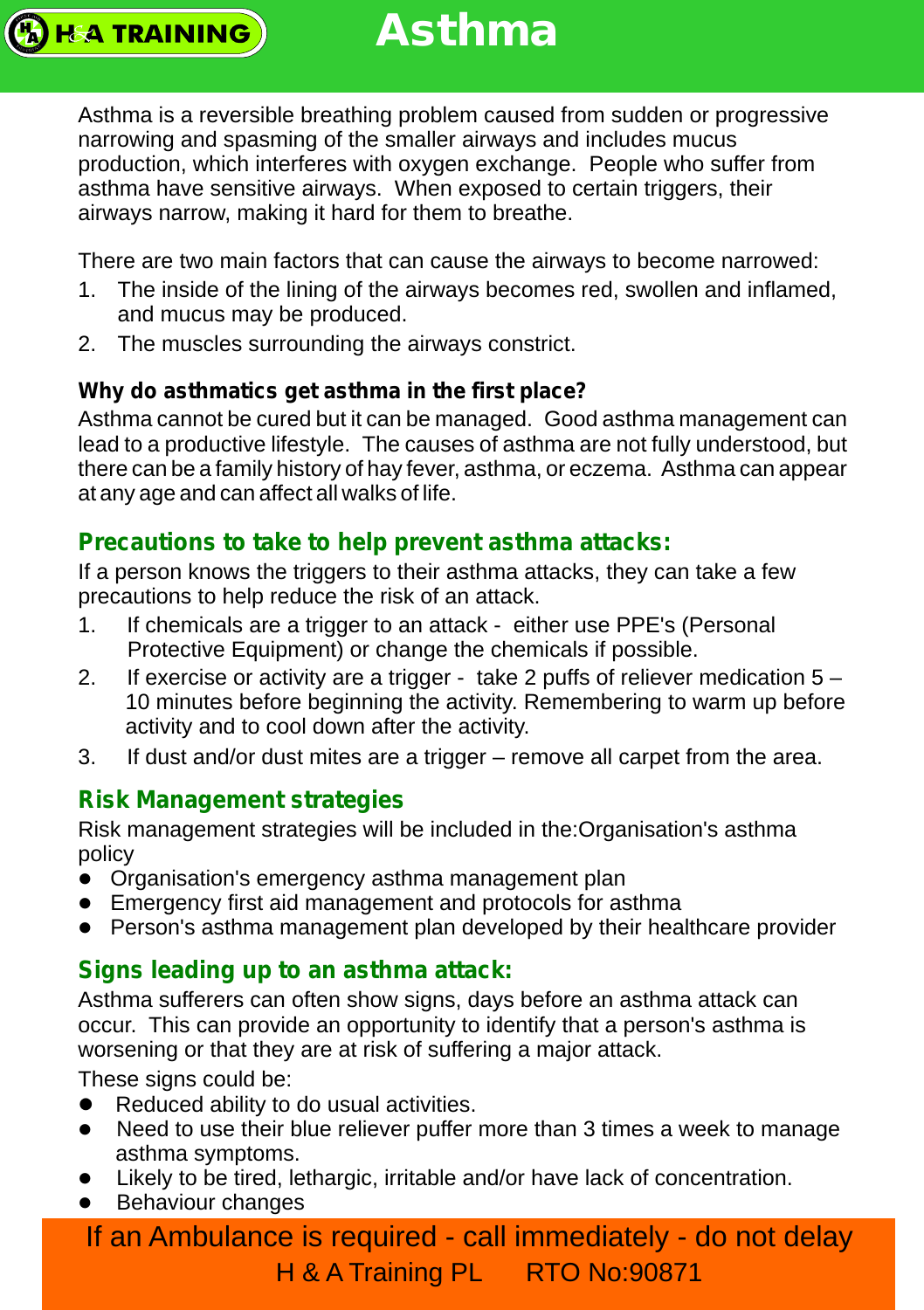## **Triggers of an Asthma attack**

• Colds and flu

**H&A TRAINING** 

- Animal hair and dander
- Changes in temperature
- Chemicals, perfume scents
- Exercise (can be managed)
- Dust Mites
- Alcohol or some soft drinks
- Some preservatives • Some foods
- Pollens, mould and grasses
- Cigarette Smoke
- Certain Drugs
- Some Occupational hazards

Asthma symptoms vary from person to person. Some sufferers may present with all the symptoms, while others may only have the wheeze or the cough.

#### **Signs and Symptoms may include:**

- Moderate to severe breathing difficulties
- Shortness of breath fast shallow breathing
- Wheezing a high pitched sound when exhaling
- Tight chest the chest wall is not expanding normally
- Coughing usually occurs at night or in cold conditions
- Paleness, sweaty, blueness of lips, fingertips, or earlobes
- Quiet and subdued
- Possibly unconscious

#### **Asthma severity classifications:**

Mild Asthma:

- $\checkmark$  Soft wheeze
- $\checkmark$  Minor breathing difficulties
- ✓ Cough
- $\checkmark$  Casualty speaks in sentences

Moderate Asthma:

- $\checkmark$  Loud wheeze
- $\checkmark$  Increasing breathing difficulties
- ü Persistent cough
- $\checkmark$  Casualty speaks in phrases

#### Severe Asthma

- $\checkmark$  Wheeze may not be heard
- $\checkmark$  Extreme difficulty in breathing or gasping for breath
- $\checkmark$  Distressed and anxious may be hyperventilating
- $\checkmark$  Casualty speaks in single words only
- $\checkmark$  Pale and sweaty
- $\checkmark$  Blue lips and earlobes

## **Asthma medications:**

**Relievers Preventers** Symptom Controllers Combination Medications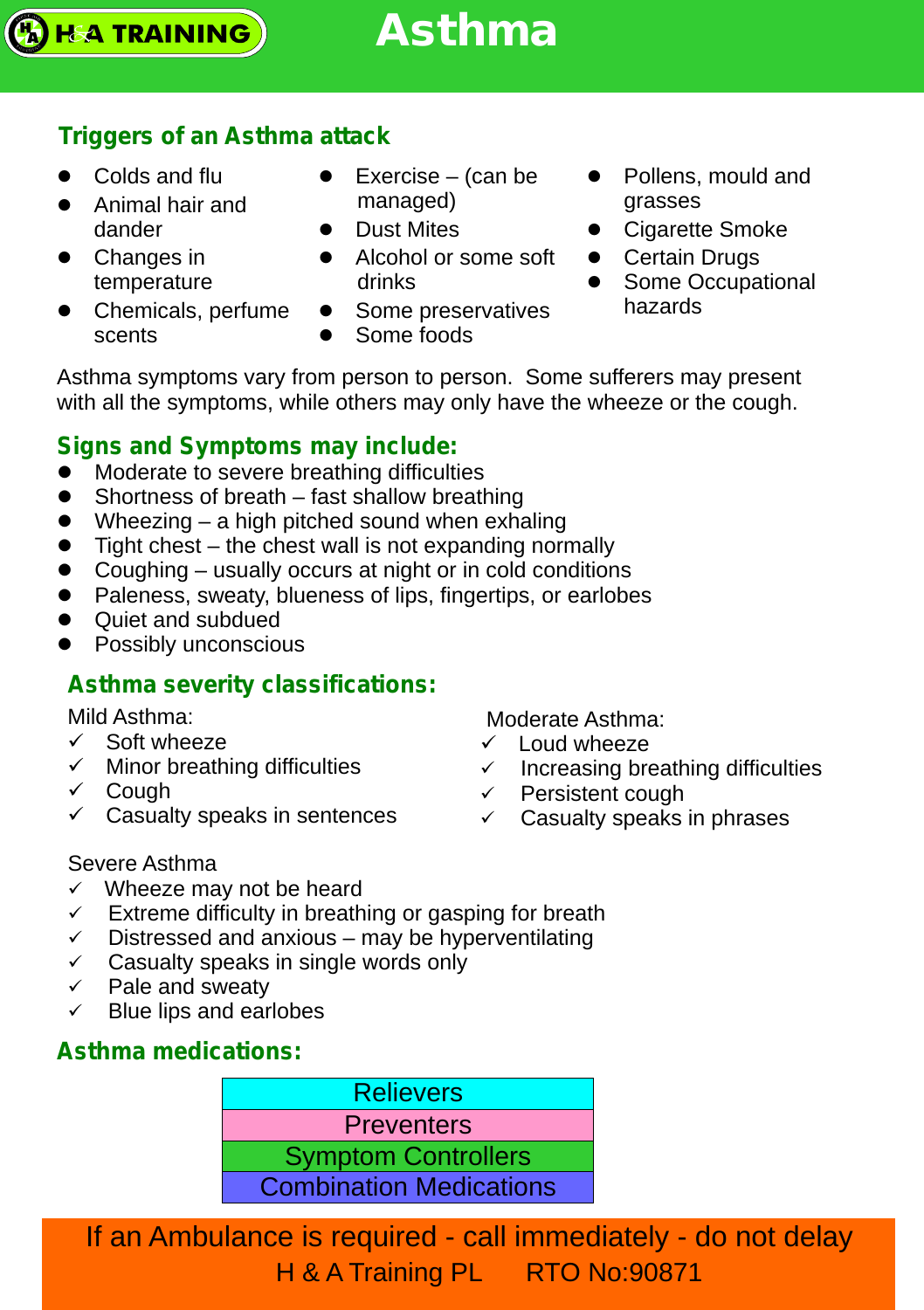

#### **Reliever Puffers:**

- $\checkmark$  Usually blue or blue/grey in colour
- Ventolin
- Asmol
- Bricanyl
- Airomir
- $\bullet$  Epag
- Epaq<br>● Atrovent (white case with green lid)
- $\checkmark$  These are bronchodilators. They relax the muscles around the airway to relieve symptoms of shortness of breath, coughing, chest tightness and wheeze
- $\checkmark$  Works within 4 minutes
- $\checkmark$   $\;$  Can be used to reduce the risk of exercise induced asthma (EIA)
- $\checkmark$  Is safe and not-addictive. A person experiencing the signs of asthma can be administered large quantities of blue reliever medication safely

Blue reliever medication (Salbutamol) is the only medication that should be used by or administered to someone displaying the signs of worsening asthma or an asthma attack. Therefore it is the only medication that should be used in a first aid or emergency situation.

When receiving high dosed of a blue reliever, a person may expect to feel jittery have shaky hands etc. This is a normal response to the medication.

#### **Preventer Puffers:**

- Usually Autumn colours brown, yellow, orange, rust
- $\bullet$  Usually Autumn colours brown, yellow, orange, rust<br> $\checkmark$  Reduces and controls inflammation of the bronchial tubes
- $\checkmark$  Makes the airways less sensitive to triggers
- $\checkmark$  Dries up mucus
- $\checkmark$  Can take up to 4 weeks to take effect
- $\checkmark$  Reduces the severity and frequency of asthma attacks

#### **Symptom Controllers:**

- **•** Green or light blue in colour
- $\checkmark$  Long acting relievers
- $\checkmark$  Reduces bronchospasms for up to 12 hours

#### **Combination Medications:**

- Purple, or red & white in colour
- $\checkmark$  Combination of preventer and system controllers
- $\checkmark$  Reduces bronchospasms







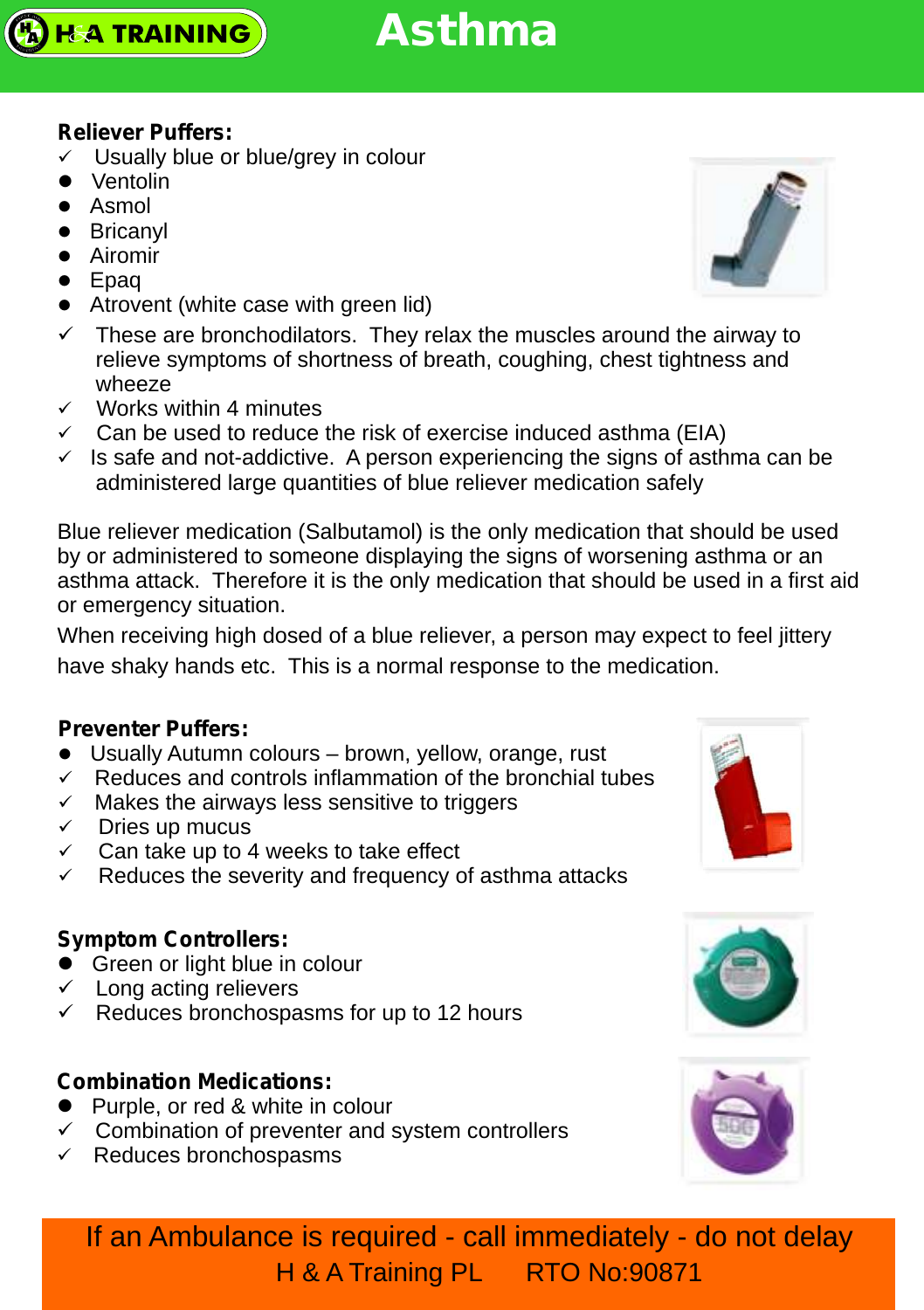## **Delivery Devices**

#### *Metered Dose Inhalers (MDI's):*

• Metered dose inhalers have plastic cases in the shape of an "L" and a metal canister inserted into it. Medication is delivered at a high speed

#### *How to use a metered dose inhaler without spacer*

- 1) Remove cap from the mouthpiece of the inhaler
- 2) Hold inhaler upright and shake
- 3) Breathe out
- 4) Tilt your head back
- 5) Place the puffer in mouth and seal with lips
- 6) Breathe in deeply through the inhaler, while pressing down on the inhaler
- 7) Remove puffer from mouth, close mouth and hold breath for up to 10 seconds
- 8) Breathe out slowly through the nose
- 9) Replace the cap on the inhaler
- $\checkmark$  If further doses are required, repeat the above steps
- $\checkmark$  The casualty should have 4 normal breaths between each firing of the inhaler
- $\checkmark$  If using a metered dose inhaler for preventer medication, take the correct dosage as prescribed by your doctor

#### *How to use a metered dose inhaler with spacer*

- 1) Remove cap from the mouthpiece of the inhaler
- 2) Place the inhaler into the spacer
- 3) Hold inhaler upright and shake
- 4) Breathe out
- 5) Tilt your head back
- 6) Place the spacer into the mouth and seal with lips
- 7) Pressing down on the inhaler
- 8) Breathe in deeply through the spacer holding your breath for up to 10 seconds or as long as comfortable. You do this for 4 breaths
- 9) Remove spacer from mouth
- 10) Replace the cap on the inhaler
- $\checkmark$  If further doses are required, repeat the above steps
- $\checkmark$  The casualty should have 4 normal breaths between each firing of the inhaler
- $\checkmark$  If using a metered dose inhaler for preventer medication, take the correct dosage as prescribed by your doctor





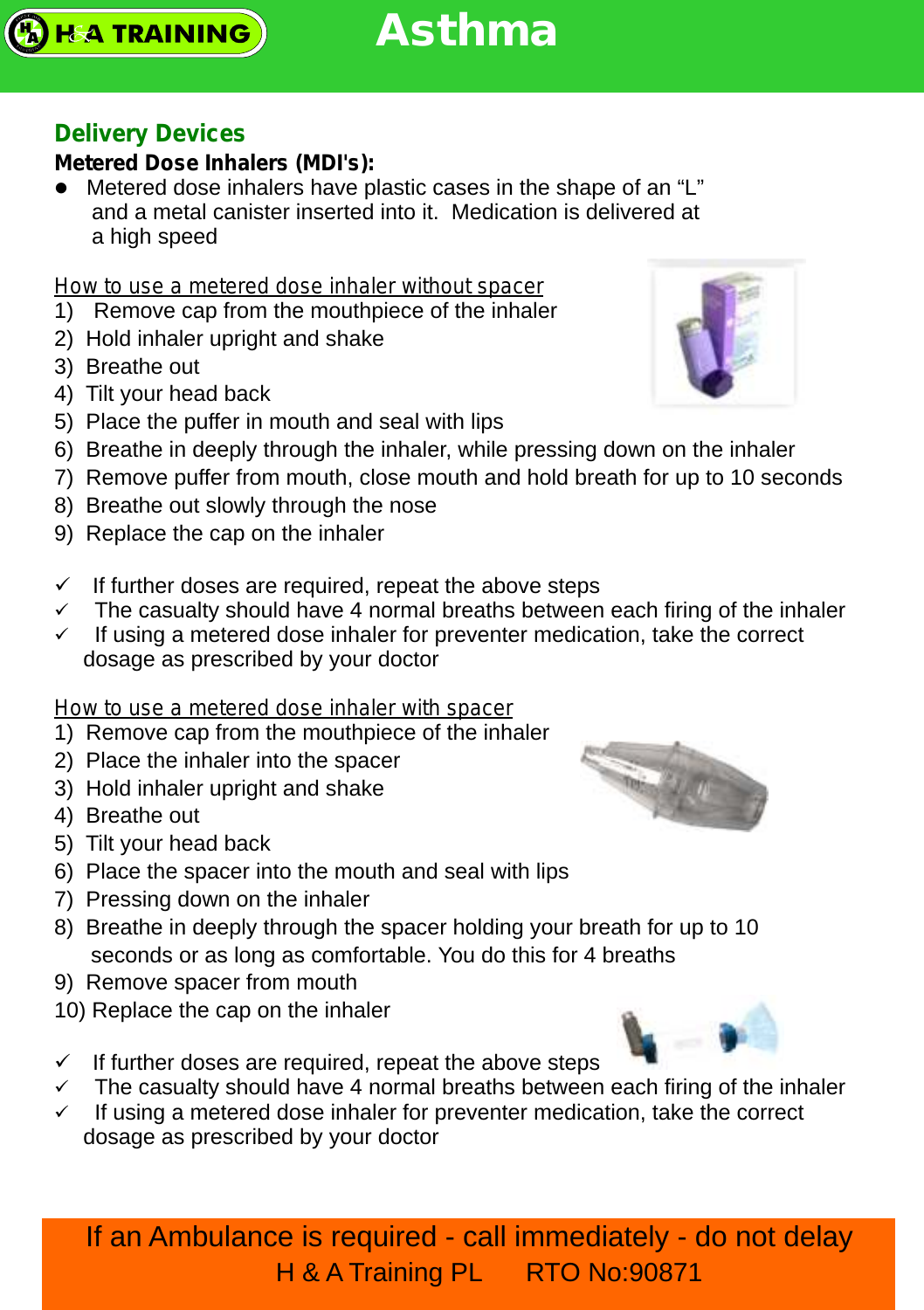#### *How to use a Turbuhaler:*

**H&A TRAINING** 

- 1) Unscrew the cover and remove it
- 2) Hold the Turbuhaler upright
- 3) To load the medication, twist the base to the right and back to the left. You will hear it click
- 4) Breathe out, away from the Turbuhaler
- 5) Place the Turbuhaler in your mouth and seal with lips
- 6) Breathe in deeply through the Turbuhaler up to 5 seconds
- 7) Remove Turbuhaler from mouth and hold breath for up to 10 seconds
- 8) Breathe out slowly through the nose away from the Turbuhaler
- $\checkmark$  If further doses are required, repeat the above steps
- $\checkmark$  The casualty should have 4 normal breaths between each firing of the inhaler
- $\checkmark$  If using a metered dose inhaler for preventer medication, take the correct dosage as prescribed by your doctor

## **Treatment**

Follow the casualties own asthma management plan

#### **If the casualty does not have an asthma management plan then follow the 4x4x4 asthma management plan**

#### **The four step asthma management plan**

#### **Step 1:**

- $\checkmark$  Sit the person down. NEVER LAY AN ASTHMATIC DOWN WHO IS HAVING AN ATTACK
- ü Remain calm
- $\checkmark$  Provide reassurance. Encourage slow breathing
- $\checkmark$  Do not leave the casualty alone

#### **Step 2:**

- $\checkmark$  Give 4 puffs of a blue reliever inhaler
- $\checkmark$  One puff at a time through a spacer
- $\checkmark$  Ask the casualty to take 4 breaths from the spacer after each puff
- $\checkmark$  Shake puffer after each firing
- $\checkmark$  If no spacer is available, use a blue reliever inhaler on its own

#### **Step 3:**

 $\checkmark$  Wait 4 minutes

#### **Step 4:**

- $\checkmark$  If there is little or no improvement, repeat steps 2 and 3
- $\checkmark$  If there is still little or no improvement, call for an Ambulance immediately